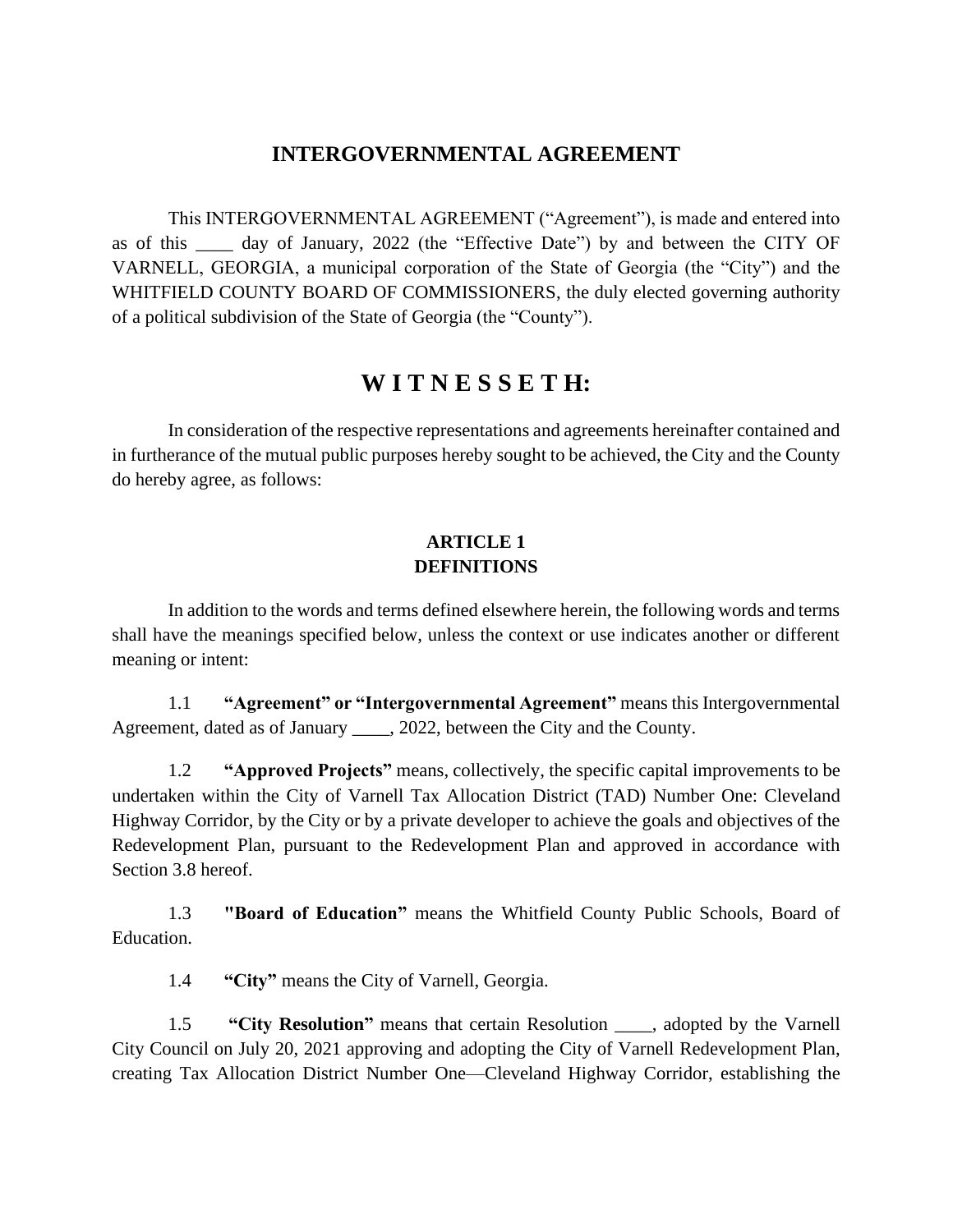Redevelopment Area and TAD, designating the boundaries of and establishing the tax allocation increment base of Tax Allocation District Number One, and other related matters.

1.6 **"Commencement of Construction of the Commercial Project"** means, for the purposes of this Agreement, that one or more building permits shall have been issued for, and vertical construction shall have commenced on a commercial or mixed-use development, as described in the Redevelopment Plan and generally located within that portion of the site plan identified as commercial or mixed-use in Exhibit "A." After receiving all required zoning and development approvals by the County, the Commercial Project must further satisfy size and qualitative criteria to be negotiated with the City of Varnell, under specific terms and conditions to be contained in a future development agreement between the City and the Developer of the Commercial Project.

1.7 **"County"** means Whitfield County, Georgia.

1.8 **"County Resolution"** means that certain resolution adopted by the Board of Commissioners of the County on January \_\_\_\_\_, 2022, (and any subsequent Resolution affirming and/or amending the same) consenting to the inclusion of certain County ad valorem taxes in the computation of the Tax Allocation Increments, authorizing the execution, delivery, and performance of this Agreement, subject to the terms and conditions set forth therein, and other related matters.

1.9 **"County TAD Millage"** means the combined sum of certain County ad valorem property tax millage rates levied on real property, which the County consents to be included in the computation of County tax allocation increments to support the City of Varnell Tax Allocation District Number One.

1.10 **"County Tax Allocation Increment"** means the tax allocation increment within the meaning of O.C.G.A. Section 36-44-3(14) of the Redevelopment Powers Law with respect to the TADs, including, without limitation, Real Property Tax Allocation Increment. The proportional share of accumulated Real Property Tax Allocation Increments attributable to the contributions of City, County and School District millage may also be referred to in this Agreement as City, County and School District Tax Allocation Increments, respectively. County Tax Allocation Increment shall be limited to Real Property Taxes only unless or until such time as the County Commission agrees to include other ad valorem taxes.

1.11 **"Eminent Domain"** means with just compensation paid, private property may be taken only for public use. Unless the taking of private property is necessary for the possession, occupation, and enjoyment of land by the public at large, or by public agencies, common carriers, or public utilities, the taking is for a private use, and thus forbidden. In no event shall the public benefits of economic development, including but not limited to an increase in tax revenue, tax base, employment, or general economic health, constitute a public use determined by the General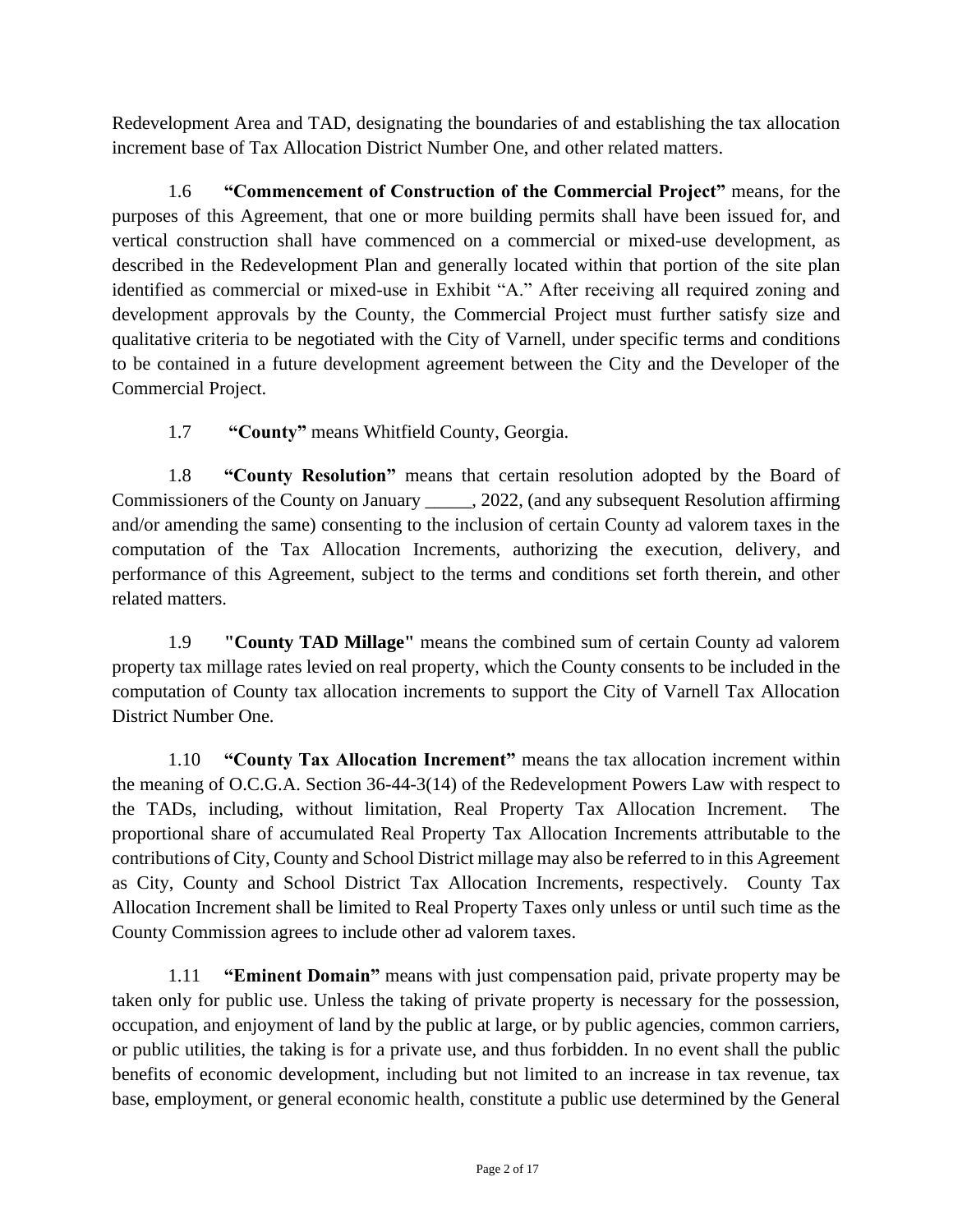Assembly. The City may undertake and carry out community redevelopment but shall not include the acquisition of property acquired by eminent domain to private enterprise for private uses.

1.12 **"Excess Funds"** means, during the Term of this Agreement, in each calendar year, the amount by which the Tax Allocation Increment (including, without limitation, the Real Property Tax Allocation Increment) collected during such calendar year exceeds the annual reimbursement of eligible Redevelopment Costs amount required to be paid under any "pay-asyou-go" or similar Redevelopment Costs reimbursement agreements in each calendar year, to replenish any deficiency in any reserve fund established for the TAD Reimbursement to satisfy any other payment obligation of the City directly related to the TAD reimbursement agreement, and required to be paid from Tax Allocation Increments pursuant to such reimbursement agreement.

1.13 **"First Project" or "The Project"** means that portion of a residential and mixeduse development known as "Patterson Farms" as more fully described in the Redevelopment Plan, which is located within the boundaries of the Tax Allocation District.

1.14 **"Georgia Constitution"** means the Constitution of the State of Georgia of 1983, as amended.

1.15 **"Personal Property Tax Allocation Increment"** means the amount of the tax allocation increment for each calendar year computed as provided in O.C.G.A. Section 36-44- 3(14) of the Redevelopment Powers Law with respect to personal property. This definition being included to confirm that Personal Property Tax Allocation Increment is not being pledged by the County under the terms of this Agreement.

1.16 **"Tax Allocation District" or "TAD"** means that certain area of the City within the Redevelopment Area defined and created as a tax allocation district (as defined in O.C.G.A. Section 36-44-3(13) of the Redevelopment Powers Law) by the City pursuant to the City Resolution and designated as the "City of Varnell Tax Allocation District Number One – Cleveland Highway Corridor" (sometimes hereinafter referred to as "TAD Number One" or "the TAD"), as more fully described in the City Resolution and in the Redevelopment Plan.

1.17 **"Redevelopment Agency"** means the City Council of the City of Varnell, Georgia, which will act as the redevelopment agency, in accordance with the Redevelopment Powers Law.

1.18 **"Redevelopment Area"** means that certain area located within the geographic limits of the City and within the County created and established as a redevelopment area (as defined in O.C.G.A. §36-44-3(7)) by the City in the City Resolution and designated as the "City of Varnell Redevelopment Area," as more fully described in the City Resolution and the Redevelopment Plan.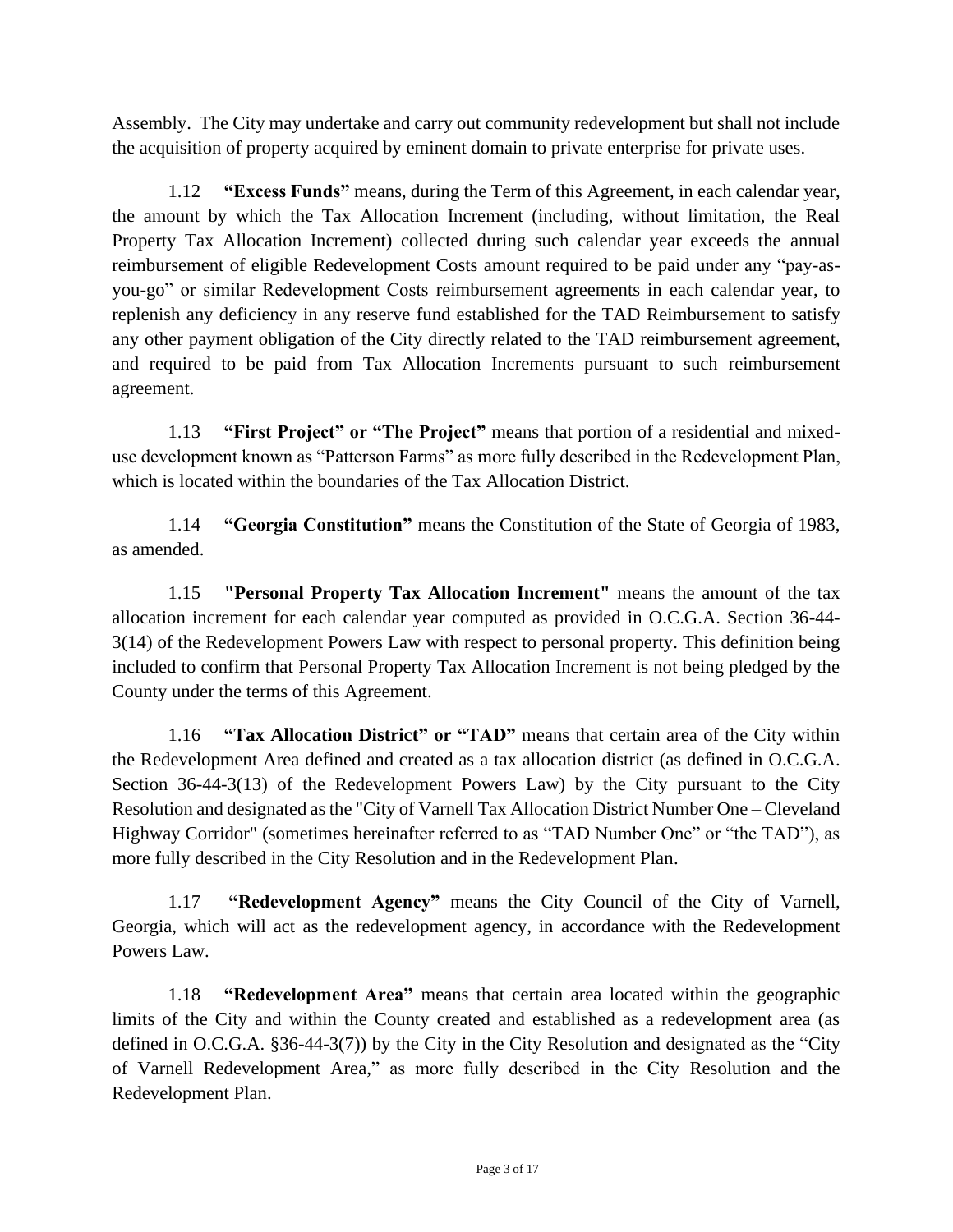1.19 **"Redevelopment Costs"** shall have the meaning set forth in O.C.G.A. §36-44- 3(8).

1.20 **"Redevelopment Plan"** means the written plan of redevelopment for the Redevelopment Area approved by the City in the City Resolution and designated as the "City of Varnell Redevelopment Plan for the Cleveland Highway Corridor."

1.21 **"State"** means the State of Georgia.

1.22 **"Redevelopment Powers Law"** means Chapter 44 of Title 36 of the Official Code of Georgia Annotated, as amended from time to time.

1.23 **"Special Fund"** means the special fund with respect to the TAD created pursuant to O.C.G.A. §36-44-11(c).

1.24 **"TAD Reimbursement"** means those certain obligations issued by the City as defined in O.C.G.A. Section 36-44-3(12) of the Redevelopment Powers Law with respect to the TAD Number One that the City has or may issue in the future as necessary to implement the provisions of the Redevelopment Plan, as provided in the City Resolution, which may include one or more agreements to make annual reimbursements for financing obtained by private developer(s) for eligible redevelopment costs, "pay-as-you-go agreements", or other obligations, and which may be issued at one or more times, and which may be paid in full or in part with Tax Allocation Increments generated within the TAD.

1.25 **"Tax Allocation Increment"** means the amount of the tax allocation increment with respect to real property accrued in each calendar year within the Varnell TADs, as provided in O.C.G.A. §36-44-3(14).

1.26 **"Tax Allocation Increment Base"** with respect to TAD Number One and within the meaning of O.C.G.A. Section 36-44-3(15) of the Redevelopment Powers Law, means the taxable value of all taxable property subject to ad valorem property taxes to be certified by the state revenue commissioner pursuant to Code Section 36-44-8, as of December 31, 2021. Such amount is estimated in the Redevelopment Plan at \$310,907.

1.27 **"Tax Allocation Increment Ratio"** means that formula described within O.C.G.A. Section 36-44-3(14) of the Redevelopment Powers Law, being that amount obtained by multiplying the total ad valorem property taxes, determined as provided in Code Section 36-44-9, levied within the TAD in any future year by a fraction having a numerator equal to that year's taxable value of all taxable property subject to ad valorem property taxes within the TAD minus the tax allocation increment base and a denominator equal to that year's taxable value of all taxable property subject to ad valorem property taxes within the TAD.

1.28 **"Term"** means the term of this Agreement as prescribed in Section 3.1 hereof.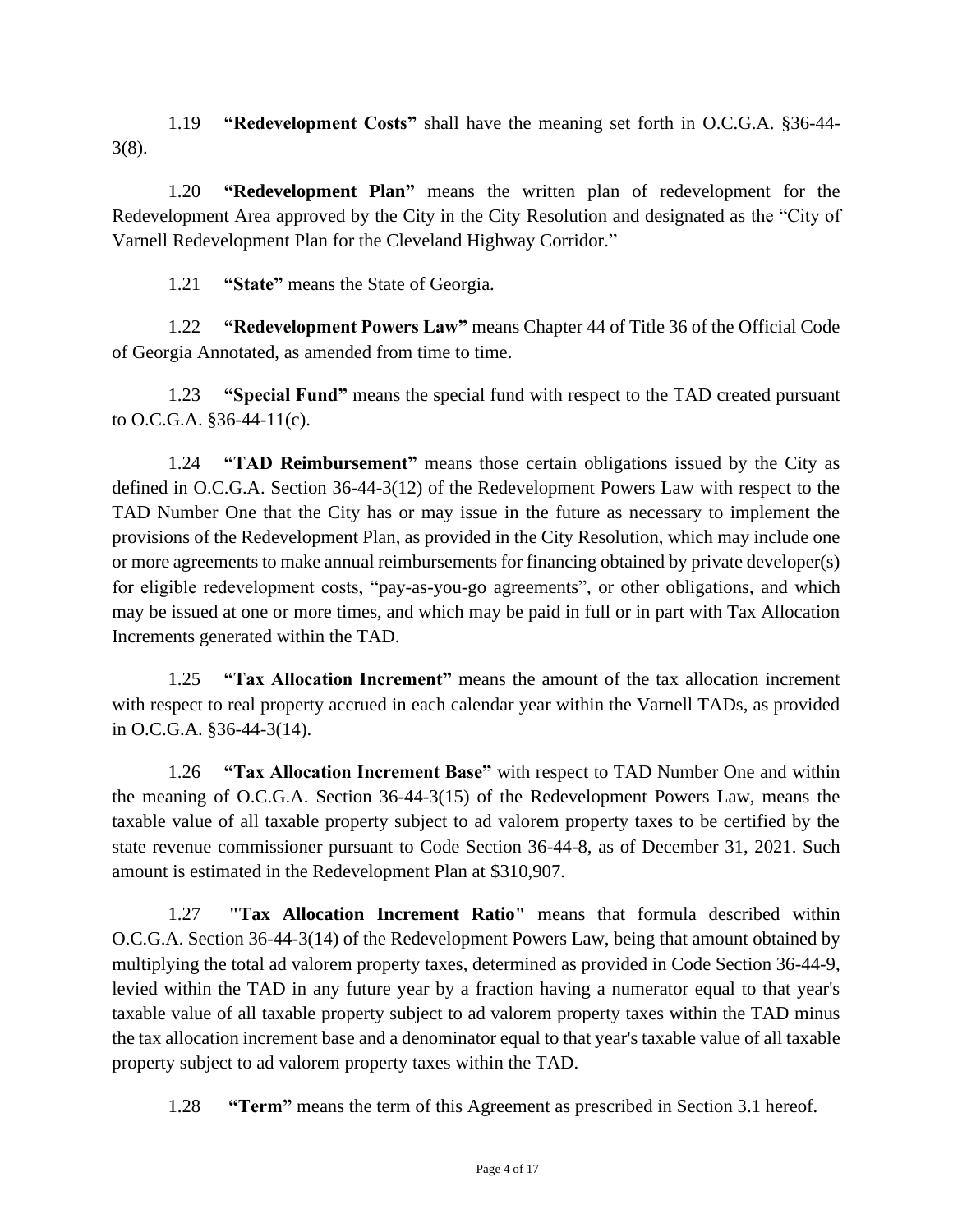# **ARTICLE 2**

2.1 **Representations of the City.** The City makes the following representations as the basis for the undertakings on its part herein contained:

> 2.1.1 The City created the Varnell TAD Number One on July 20, 2021, to become effective as of December 31, 2021 pursuant to its redevelopment powers as authorized by the Redevelopment Powers Law and the City Resolution. The City duly adopted the Redevelopment Plan pursuant to the Redevelopment Powers Law and the City Resolution.

> 2.1.2 The City has made certain findings with respect to the Redevelopment Plan in accordance with the Redevelopment Powers Law, including, without limitation, that: (i) the Redevelopment Area has not been subject to growth and development through private enterprise and would not reasonably be anticipated to be developed as proposed without the approval of the Redevelopment Plan, and (ii) improvements proposed within Varnell TAD Number One are likely to enhance the value of a substantial portion of the real property in the balance of the Redevelopment Area.

> 2.1.3 The City intends to annually reimburse private parties seeking to obtain reimbursement of eligible Redevelopment Costs within the TAD, via a development agreement.

> 2.1.4 The City is permitted by ARTICLE IX, SECTION III, PARAGRAPH I of the Georgia Constitution to contract for any period not exceeding fifty (50) years with the County for joint services, for the provision of services, or for the joint or separate use of facilities or equipment, provided such contracts deal with activities, services or facilities the contracting parties are authorized by law to undertake or provide, and accordingly as a corollary, the Redevelopment Powers Law provides that the City may exercise its redevelopment powers and create redevelopment plans and tax allocation districts as provided in the Redevelopment Powers Law.

> 2.1.5 The City has the power to enter into this Agreement and perform all obligations contained herein, and by proper action has duly authorized the execution, delivery, and performance of this Agreement. This Agreement is a valid and binding legal obligation of the City, enforceable against the City in accordance with its terms.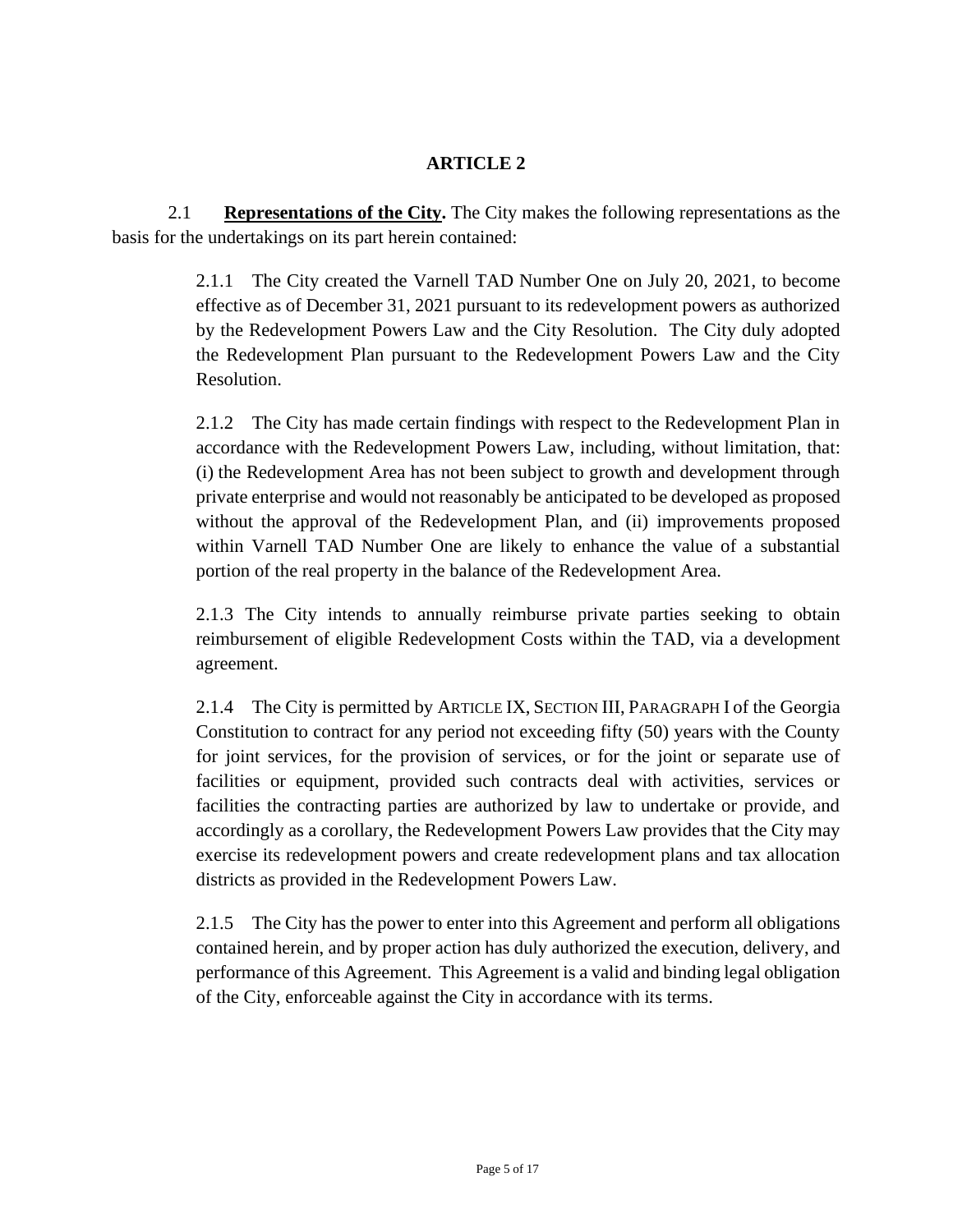2.2 **Representations of the County.** The County makes the following representations as the basis for the undertakings on its part herein contained:

> 2.2.1 The County is permitted by ARTICLE IX, SECTION III, PARAGRAPH I of the Georgia Constitution to contract for any period not exceeding fifty (50) years with the City for joint services, for the provision of services, or for the joint or separate use of facilities or equipment, provided such contracts deal with activities, services or facilities the contracting parties are authorized by law to undertake or provide, and accordingly as a corollary, the Redevelopment Powers Law provides that ad valorem property taxes of the County derived from a municipal tax allocation district located within the geographic boundaries of the County may be included in the computation of tax allocation increments of the tax allocation district if the governing body of the County consents to such inclusion by resolution.

> 2.2.2 The County has the power to enter into this Agreement and perform all obligations contained in this Agreement, and by proper action has duly authorized the execution, delivery and performance of this Agreement, including, without limitation, the inclusion of ad valorem property taxes levied by the County on taxable real property within the TADs in the computation of the Tax Allocation Increments for the purposes set forth in the Redevelopment Plan, pursuant O.C.G.A. §36-44-9(c).

> 2.2.3 This Agreement is a valid and binding legal obligation of the County, enforceable against the County in accordance with its terms.

# **ARTICLE 3**

3.1 **Term of the Agreement.** The term of this Agreement (the "Term") shall commence on the Effective Date hereof and this Agreement shall remain in full force and effect until (i) all TAD Reimbursement and eligible Redevelopment Costs have been paid in full; or (ii) the TAD has been terminated for other reasons.

3.2 **Certification of Tax Allocation Increment Base.** The City and the County hereby agree that the Tax Allocation Increment Base for Varnell TAD Number One, shall be that amount to be determined by the Whitfield County Tax Assessor and certified by the State Revenue Commissioner as of December 31, 2021, as the taxable value of all real property subject to ad valorem property taxation located within the TAD as of such date.

3.3 **Inclusion of County Ad Valorem Property Taxes in Computation of Tax Allocation Increment for City TAD.** Pursuant to the County Resolution, the County hereby consents and agrees to the inclusion of County ad valorem taxes on real property within the TAD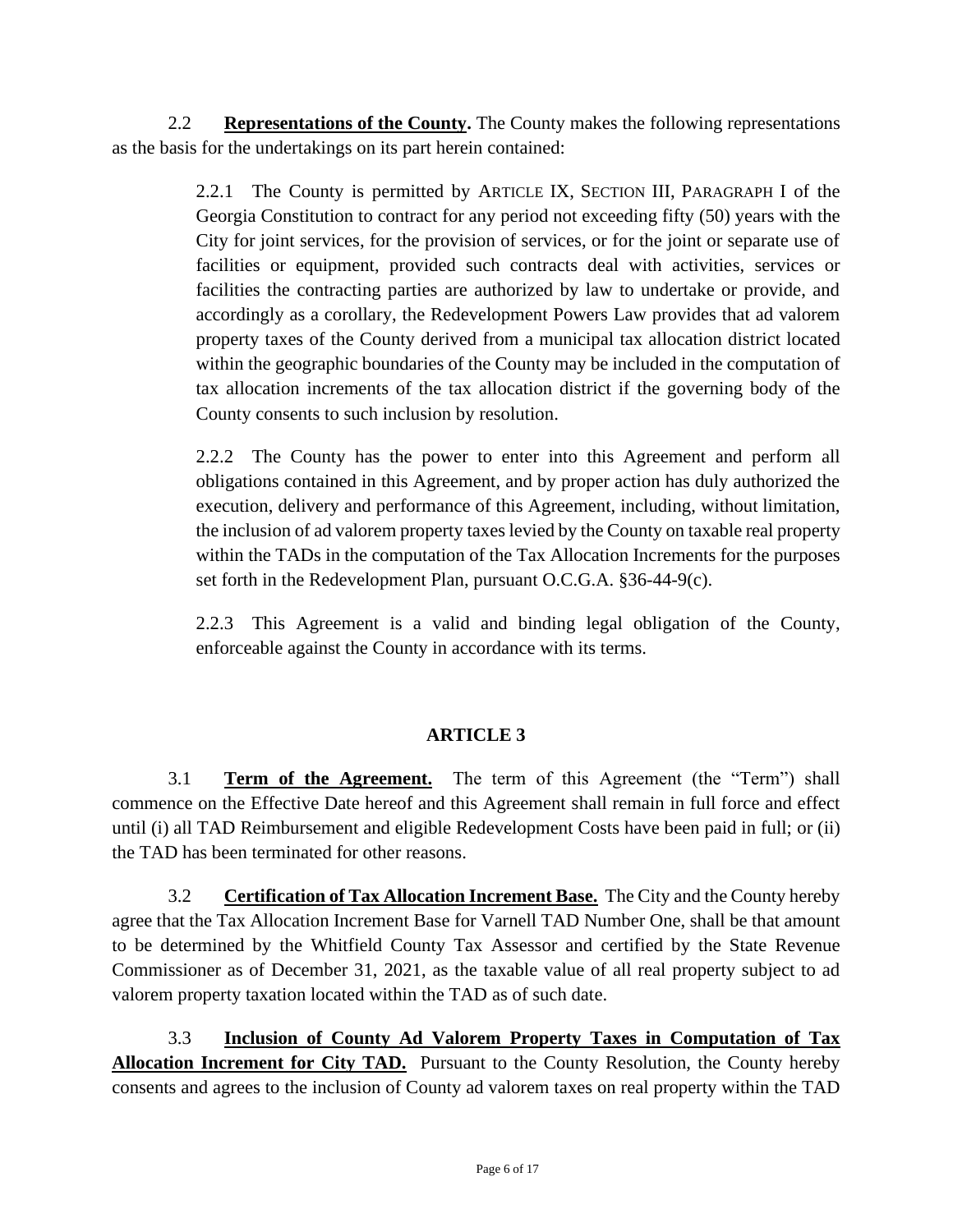in the computation of the Tax Allocation Increment for the TAD in accordance with the formula specified in Section 36-44-3(14) of the Redevelopment Powers Law, effective upon the issuance of Fiscal Year 2023 County property tax bills issued during calendar year 2022.

> 3.3.1 The total millage rate used for computation of future County Tax Allocation Increments shall be calculated as the "County Incorporated General Fund" millage charged within the City limits of Varnell.

> 3.3.2 Commencing in 2022 the County agrees to remit to the City each year during the term of this Agreement, in accordance with Section 36-44-3(14) of the Redevelopment Powers Law Redevelopment Powers Law, the County Tax Allocation Increment for the TAD as defined in Section 3.3.1. The first payment shall be due within forty-five (45) days after the due date for payment of all ad valorem taxes for such year and shall be calculated based on all applicable Incorporated General Fund taxes collected on real property from within the TAD by that due date. Within 90 days after the first payment, the County will remit to the City a second payment for County Tax Allocation Increment due from applicable real property taxes collected within the TAD after the due date. If, after the County's second installment payment, there is any remaining County Tax Allocation Increment due from real property taxes still uncollected within the TAD, the County shall accrue all such remaining taxes collected after the second installment and add the sum of those accrued funds to the next annual payment due.

> 3.3.3 If at any time during the term of this Agreement, should the County establish new County millage rates which do not exist as of the effective date of this agreement, for the purpose of funding County operations which are currently funded in full or in part within the County Incorporated General Fund millage rate, the formula to be used to compute future County Tax Allocation Increments associated with those new millage rates shall be determined in the same manner as described in Section 3.3.2. This provision shall not apply to any County millage rates that may be established to repay debt service on future County bond issues (bond millage).

3.4 **Permitted Uses of County Tax Allocation Increments.** The City and County agree that County Tax Allocation Increments may be used only for the following categories of eligible "Redevelopment Costs" as defined in O.C.G.A. §36-44-3(8).

3.4.1 To pay or reimburse for payment of capital costs incurred for land clearing and grading, public parking facilities, roadways, sidewalks, water, sewer, stormwater, telecommunications, or related infrastructure, streetscape improvements, parks, gardens, plazas, fountains, water features and/or and related pedestrian amenities which assist overall redevelopment within the TAD and/or will be generally accessible to the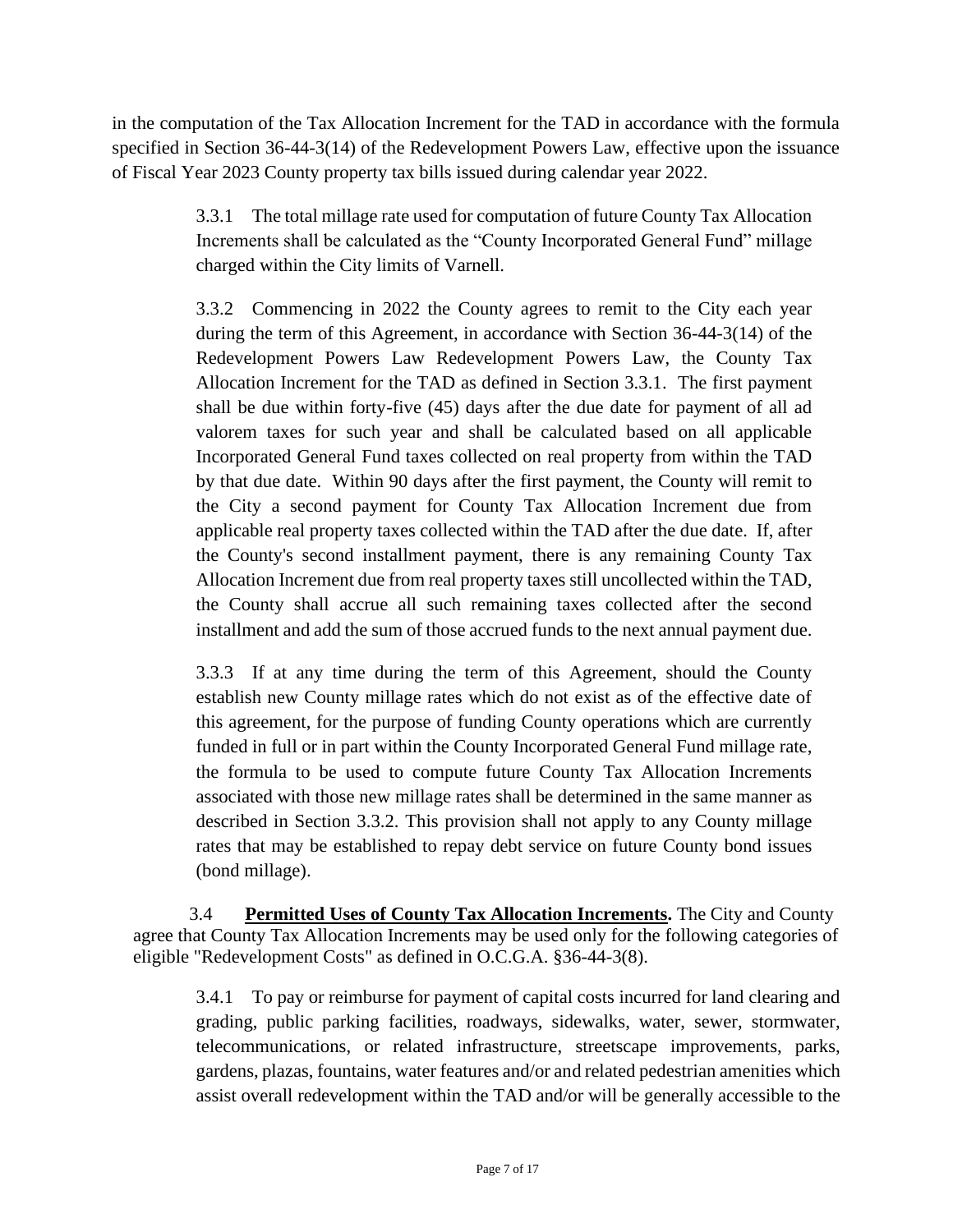public. Such categories of eligible Redevelopment Costs and their estimated amounts are summarized in Exhibit "B." Any additional categories of eligible Redevelopment Costs not specified in this section must be approved in advance by Resolution of the Board of Commissioners.

3.4.2 Should the City of Varnell choose to enter into an agreement to reimburse eligible Redevelopment Costs listed in Section 3.4.1 and Exhibit "B" on an annual basis, the maximum cumulative contribution of County Tax Allocation Increments to reimburse eligible capital costs shall not exceed the sum of \$2,500,000 (the "Base Payment"). The Base Payment shall increase each year of this Agreement (the "Base Payment Inflation Adjustment") on the anniversary of the effective date of this Agreement by the percentage increase, if any, between the Consumer Price Index for All Urban Consumers – South Urban Area, all items (1982-1984 equals 100) (the "Index") during the year preceding the applicable year of adjustment and the Index on January 1, 2022. The City shall incorporate reasonable terms and procedures in the terms of a Development Agreement as described in Section 3.5.1, to ensure that capital costs eligible for reimbursement are accurately documented and have been incurred, prior to making the first annual reimbursement of Tax Allocation Increments to the Project. The City agrees that it shall not commit any further contribution of County Tax Allocation Increments exceeding the cumulative sum of \$2,500,000 plus the Inflation Adjustment, without receiving prior approval by formal resolution passed by the Whitfield County Board of Commissioners as an amendment to this Agreement. Unless this agreement is amended by such prior approval, the City agrees that once the Base Payment as adjusted by the annual Inflation Adjustment reaches the maximum permitted contribution of County Tax Allocation increment as described herein, the County's participation in the agreement shall end, any remaining excess funds attributable to County Tax Allocation Increment will be returned in accordance with Section 3.4.5 and no further annual contributions of County Tax Allocation Increments shall be due.

3.4.3 The City agrees that County Tax Allocation Increments shall not be used to pay for City administrative costs or staff expenses associated with managing the ongoing implementation of the Redevelopment Plan and TAD. Unless otherwise agreed by the City and the County, the City shall not use the proceeds of any Tax Allocation Increment for the acquisition of assets which are to be privately owned, the erection of municipal buildings, developer overhead costs or project management fees unrelated to the purposes listed in Section 3.4.1.

3.4.4 All projects or activity funded with the proceeds of the Tax Allocation Increment, or any TAD Reimbursement shall meet all relevant local, County and State building standards and requirements.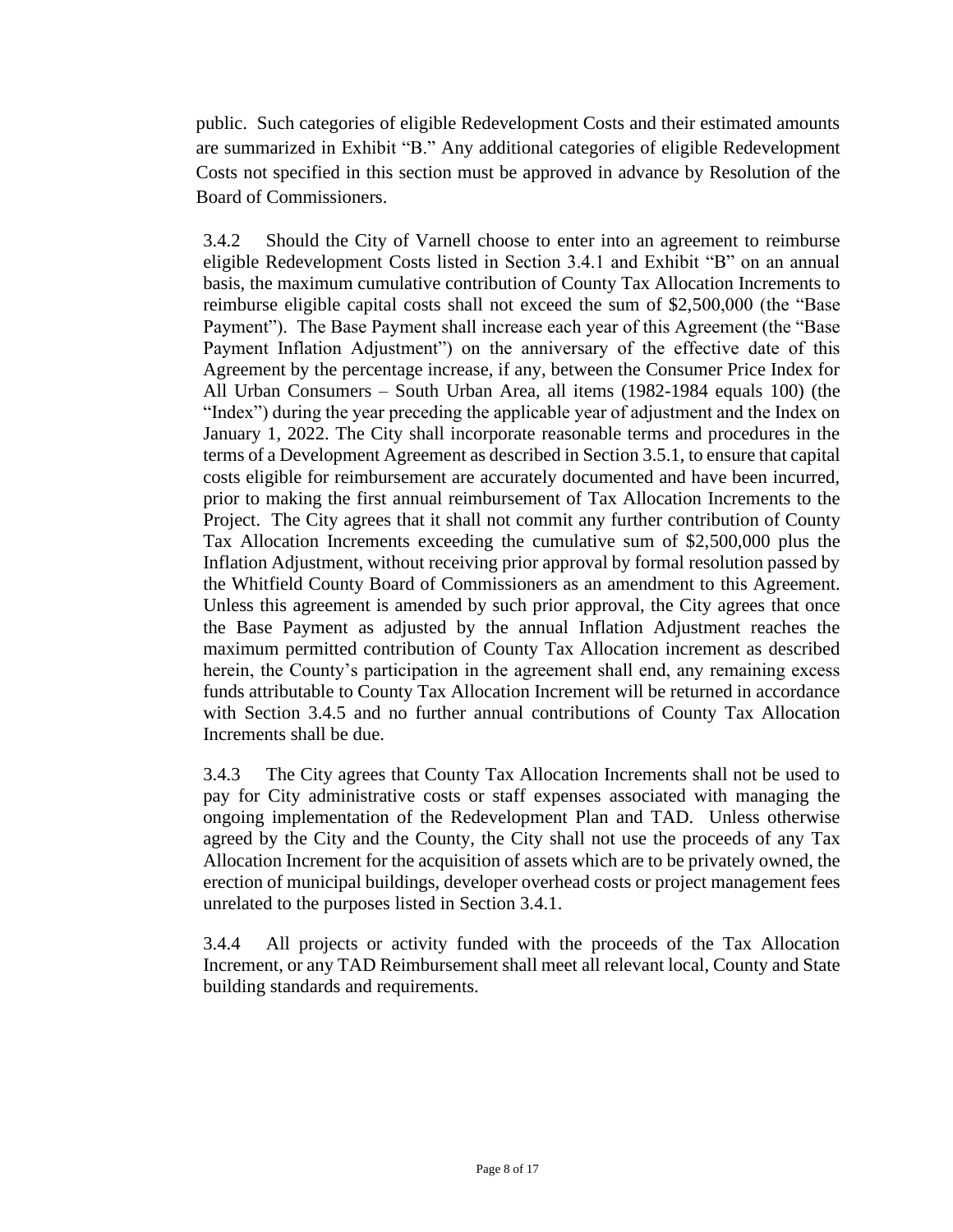3.4.5 Excess Funds attributable to the County Tax Allocation Increment from any calendar year may be (i) applied by the City to prepay the amount of annual reimbursements of Redevelopment Costs then outstanding; or (ii) accrued by the City and applied to shorten the Term of this Agreement; or (iii) if the Base Payment, as adjusted for inflation pursuant to Section 3.4.2 has been paid in full, returned in full to the County. Nothing in this section shall be intended or should be construed to limit the use of proceeds from the Tax Allocation Increments for all purposes allowed under the Redevelopment Powers Law.

# 3.5 **Additional Limitations and Conditions on the Use of County Tax Allocation Increments for Reimbursement of Eligible Redevelopment Costs**.

3.5.1 By no later than December 31, 2023, the City shall have entered into a Development Agreement(s) with one or more parties for the purpose of funding or reimbursing eligible Redevelopment Costs as authorized in the Redevelopment Plan and more narrowly defined in Section 3.4.1 herein. The Development Agreement(s) shall be reviewed by the County in accordance with the procedure described in Section 3.7 herein, before the City may issue or approve any TAD Reimbursement as defined in Section 1.24.

3.5.2 By no later than December 31, 2026, the City shall determine that Commencement of Construction of the Commercial Project has occurred as defined Section 1.6 of this agreement, in accordance with additional terms and conditions and as may be detailed in the Development Agreement(s). The City further agrees that it will not issue or deliver any annual reimbursement of eligible redevelopment costs under the Development Agreement, until such time as Commencement of Construction of the Commercial Project has occurred, and that the City shall have been provided with plans and specifications indicating that the commercial development shall be constructed in substantial conformity with the site plan attached hereto as Exhibit "A."

3.5.3 In the event that either deadline set forth in subsections 3.5.1 and 3.5.2 is not met, the City may request, and the County may agree, to extend such deadline by amending this agreement. However, should the County either not receive or not agree to such extension, the consent of the County to the inclusion of its ad valorem taxes on real property in the computation of the Tax Allocation Increment for the TAD shall automatically terminate as of the dates specified in each section. In such event, the County Tax Allocation Increment accumulated and remaining in the Special Fund through such termination date shall be paid to the County by the City within forty-five (45) days after the termination date.

3.6 **Reporting.** The City will provide to the County commencing with calendar year 2022 and each calendar year thereafter (i) within thirty (30) days after the end of each such calendar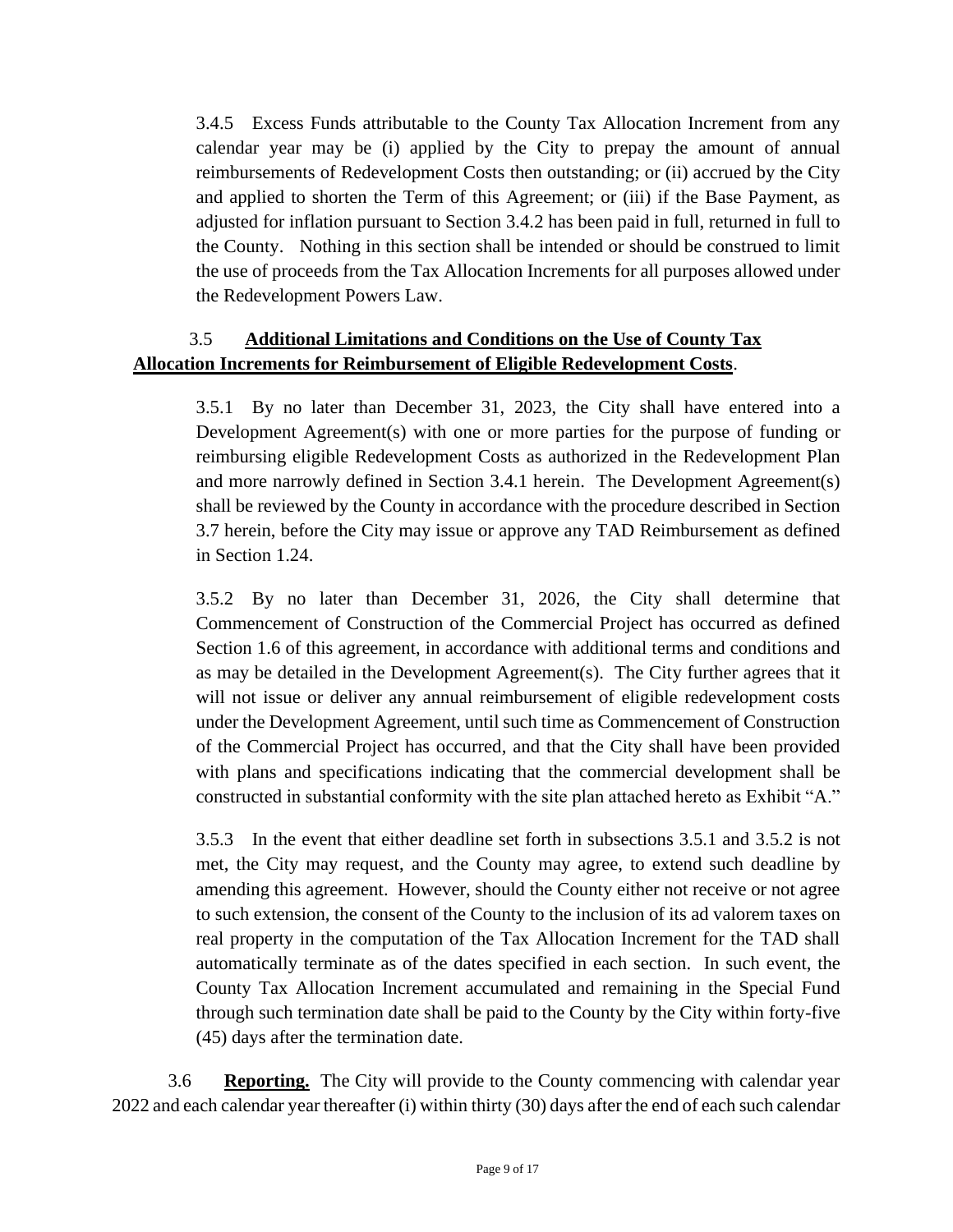year, an annual report regarding the status of redevelopment occurring within the TAD, forecasts of future development, the amount of positive Tax Allocation Increments generated by that development and the intended uses of Tax Allocation Increments generated within the TAD. The City will also provide to the County, within fifteen (15) days after issuance of the City's Comprehensive Annual Financial Report, a copy of the annual audit of, as applicable, the Redevelopment Agency for the TAD or the City, to include the amount of positive Tax Allocation Increment deposited into the TAD Special Fund, the Year-end Fund balance, the uses of such funds and all debt service obligations outstanding.

3.7 **County Review of Redevelopment Projects.** The Redevelopment Plan envisions the construction of one overall Project within TAD Number One, to be constructed in phases over a period of years. This "First Project" is expected to be undertaken by a single Applicant who will propose terms and request to enter into a development agreement (the First Project Agreement) with the City. This Agreement will request the City's commitment to provide future Tax Allocation Increment within TAD, as available, to finance or reimburse certain eligible redevelopment costs identified in the Redevelopment Plan, subject to additional terms and conditions to be negotiated and specified in the Agreement. The City intends for the First Project Agreement to reasonably anticipate contingencies and to be assignable by the Applicant to additional partners, developers, or owners of real property within the TAD as necessary, until such time as the Project is completed and all eligible Redevelopment Costs are paid. Although it is expected that only one development agreement will be required, it is possible that the First Project could substantially change, requiring major modifications to the Agreement in the future, or that "Other Project(s)" within the TAD may be proposed by other applicants at some future date. Procedures providing for the County's review of the First Project Agreement, as well as potential agreements pertaining to Other Projects requesting the commitment of County Tax Allocation Increment shall be as follows:

> 3.7.1 **First Project Agreement**. The specific project characteristics, objectives, land uses, development costs and proposed uses of Tax Allocation Increments associated with the First Project are already described in detail in the Redevelopment Plan and have received required zoning and related development approvals from the County. The County Agrees that by adopting the County Resolution and the terms herein, the County is in general agreement with the overall scope, purpose, and objectives for the First Project. Within 48 hours of preparing or receiving a draft development agreement that is sufficiently detailed to begin negotiations and be considered for action by the Varnell City Council acting as the City's Redevelopment Agency, the City Administrator will forward a copy to the County Administrator for the County's internal review. The County Administrator will be responsible for circulating the draft development agreement to all elected officials, staff or legal counsel advising the County, who may wish to offer input to the draft. Any subsequent revisions to the draft development agreement will be forwarded by the City in a similar timely manner. The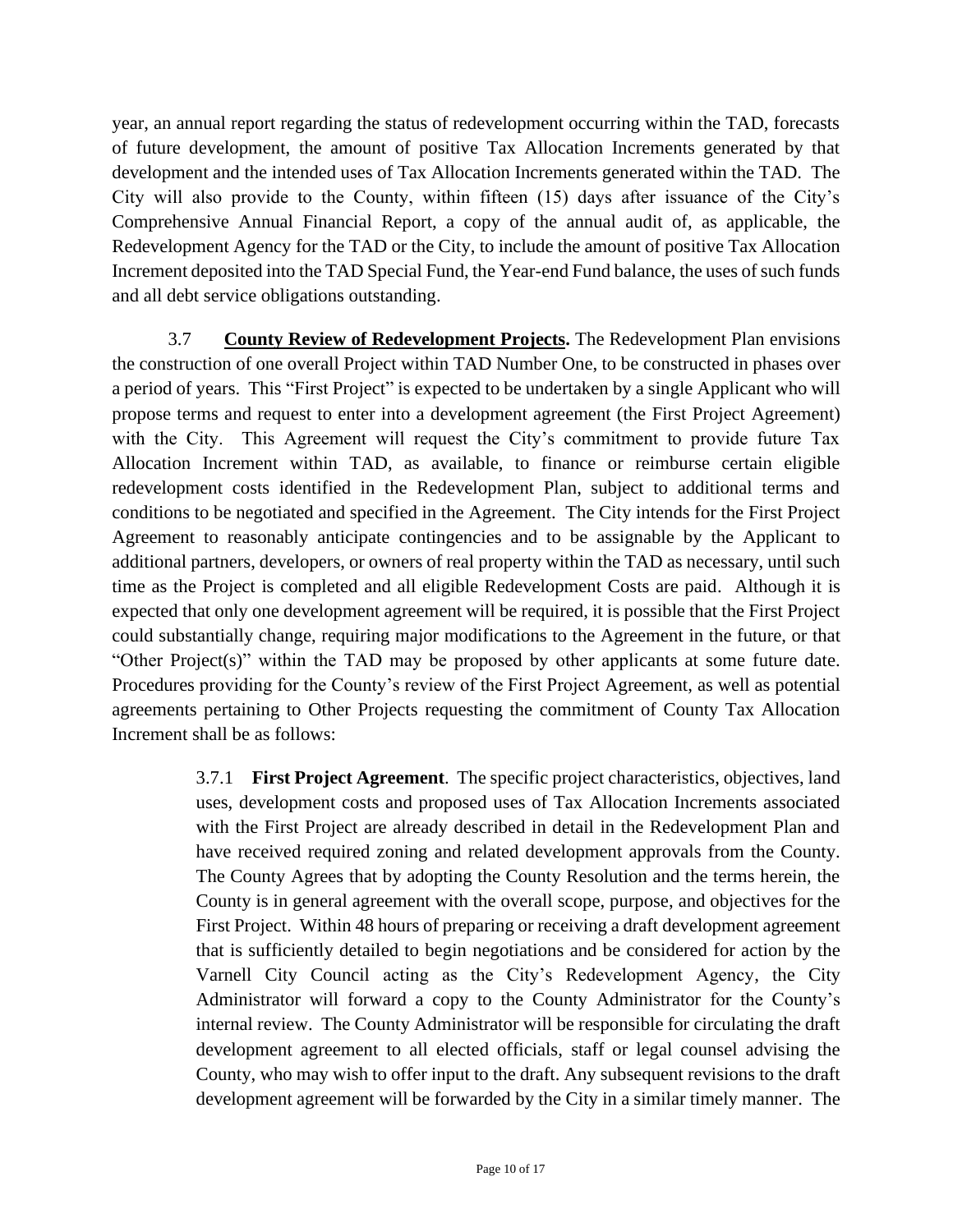City Administrator will also notify the County Administrator a minimum of 72 hours in advance of any public or staff-level meetings to be scheduled with the Applicant to discuss terms of the draft development agreement, to which the County may send a representative(s) to attend; and will provide a minimum of fourteen (14) days advance notice of the date of the City Council meeting at which the draft development agreement will be considered for approval. Should the County Commissioners, staff or legal counsel have any comments, suggestions or concerns pertaining to any part of the draft agreement, it shall be the County's responsibility to notify the City and to submit that input in writing. The Mayor and City Council agree to review, consider and incorporate to the extent practicable, the County's comments prior to any vote to approve the draft development agreement.

3.7.2 **Material Changes or Amendments to the First Project Agreement**. The development agreement for the First Project will include provisions defining those future circumstances, conditions or events that would constitute a material change to the agreement and would require prior approval by the City. Similarly, the agreement will define conditions and procedures under which the Applicant may request to amend the agreement. In the future event that the City is required to consider a material change or proposed amendment to the development agreement, the City shall provide the County with the same opportunities to comment, following the same schedule and procedure as described in Section 3.7.1.

3.7.3 **Other Projects**. In the unlikely event that the City is asked to consider a future development agreement(s) for Other Project(s) not currently anticipated or described in the Redevelopment Plan, the City will first request that the Applicant for that Other Project submit a written proposal. The contents of that proposal will include but not be limited to information addressing the experience of the Proposer's development team, the specific nature of the Project, the Project's development budget, disclosure of non-TAD financing commitments and resources for the Project, the projected Tax Allocation Increment expected to be generated by the Project and the proposed uses and need for Tax Allocation Increment. Should the City Council decide to consider such a proposal, the City agrees to first submit the Applicant's written proposal to the County, and the County agrees to schedule consideration of that proposal at the next regularly scheduled meeting of the County Commission. At such time the County Commission may vote to authorize, deny, or request more information before deciding to authorize or deny the use of County Tax Allocation Increment to support the Other Project. In the event the County approves the proposal, the City will proceed to negotiate terms of a development agreement and provide the County with the opportunity to review and comment on the terms of that agreement in accordance with the same schedule and procedures described in Section 3.7.1. Should the County vote to deny the Proposal, the City may at the City's discretion proceed negotiate terms of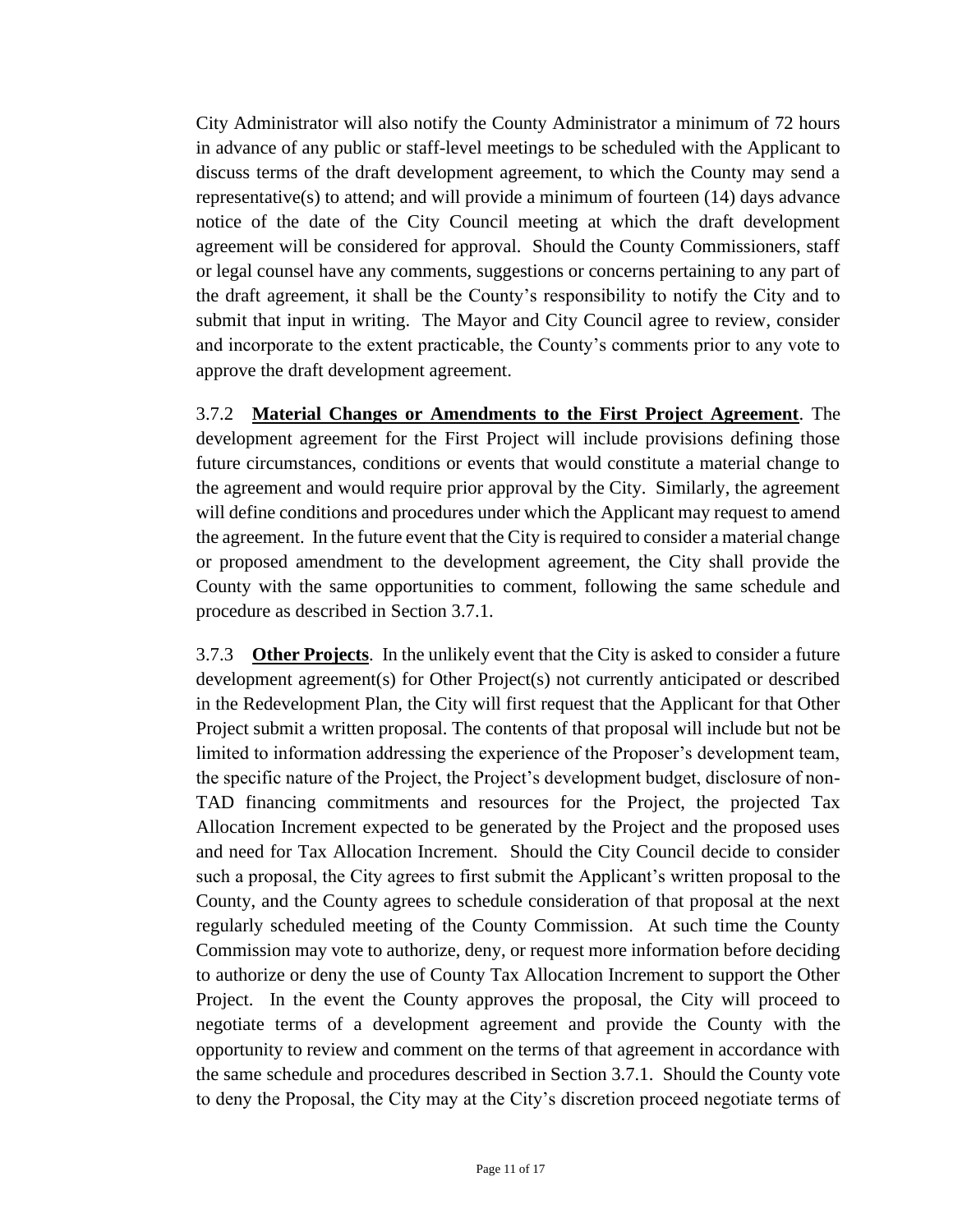a development agreement to support the Other Project without the use of County Tax Allocation Increment, provided such agreement contains adequate provisions to properly account for and exclude such increment in a manner that is satisfactory to the County

3.8 **Return of County's Pro Rata Share of Tax Allocation Increment After Redevelopment Costs Are Paid.** Any funds remaining in the TAD Special Fund after all redevelopment costs and all TAD Reimbursement have been paid or otherwise satisfied, which funds were derived from the County Tax Allocation Increment, shall be paid to the County within 90 days after the end of the calendar year, in the same manner and in the same proportion as the most recent distribution by the County, in accordance with the Redevelopment Powers Law.

3.9 **Special Conditions, Stipulations or Requirements.** The City shall promptly notify the County in writing of any special conditions, stipulations or requirements imposed at any time or from time-to-time hereafter by any other taxing authority with respect to the Tax Allocation Increment and the TAD. If so elected by the County, the County shall be entitled to the benefit of any special financial conditions, stipulations or requirements imposed with respect to the Tax Allocation Increment and the TAD. The parties hereto hereby agree that this Agreement shall be amended or supplemented to provide for such special financial conditions, stipulations or requirements imposed hereafter, and the City hereby agrees to enter into any such amendment or supplement to this Agreement required as aforesaid.

3.10 **Future Request to Include School Increment**. The parties specifically acknowledge that the Constitution and laws of the state of Georgia was amended in 2009 by statewide referendum to authorize the inclusion of certain ad valorem taxes levied for educational purposes on real property within the boundaries of the TAD in the computation of the positive Tax Allocation Increment, that the City shall seek the consent of the Whitfield County Public Schools Board of Education for inclusion of same for the purposes of paying redevelopment costs.

3.11 **City's Indemnification of County.** The City hereby agrees to defend and hold harmless the County and its Commissioners, officials, employees, agents and representatives from and against any and all claims, losses, damages, costs or expenses arising from or in connection with any actions, claims, suits or challenges of any kind related to the exercise, use, implementation or performance by the City or its Redevelopment Agency of the City's rights, powers or authority under the Redevelopment Powers Law or the actions of the City or its Redevelopment Agency under this Agreement.

3.12 **Limitation of Obligations.** The County shall have no financial obligation as a result of the redevelopment and improvement of the TADs or the Redevelopment Area other than the inclusion of County ad valorem taxes in the computation of the Tax Allocation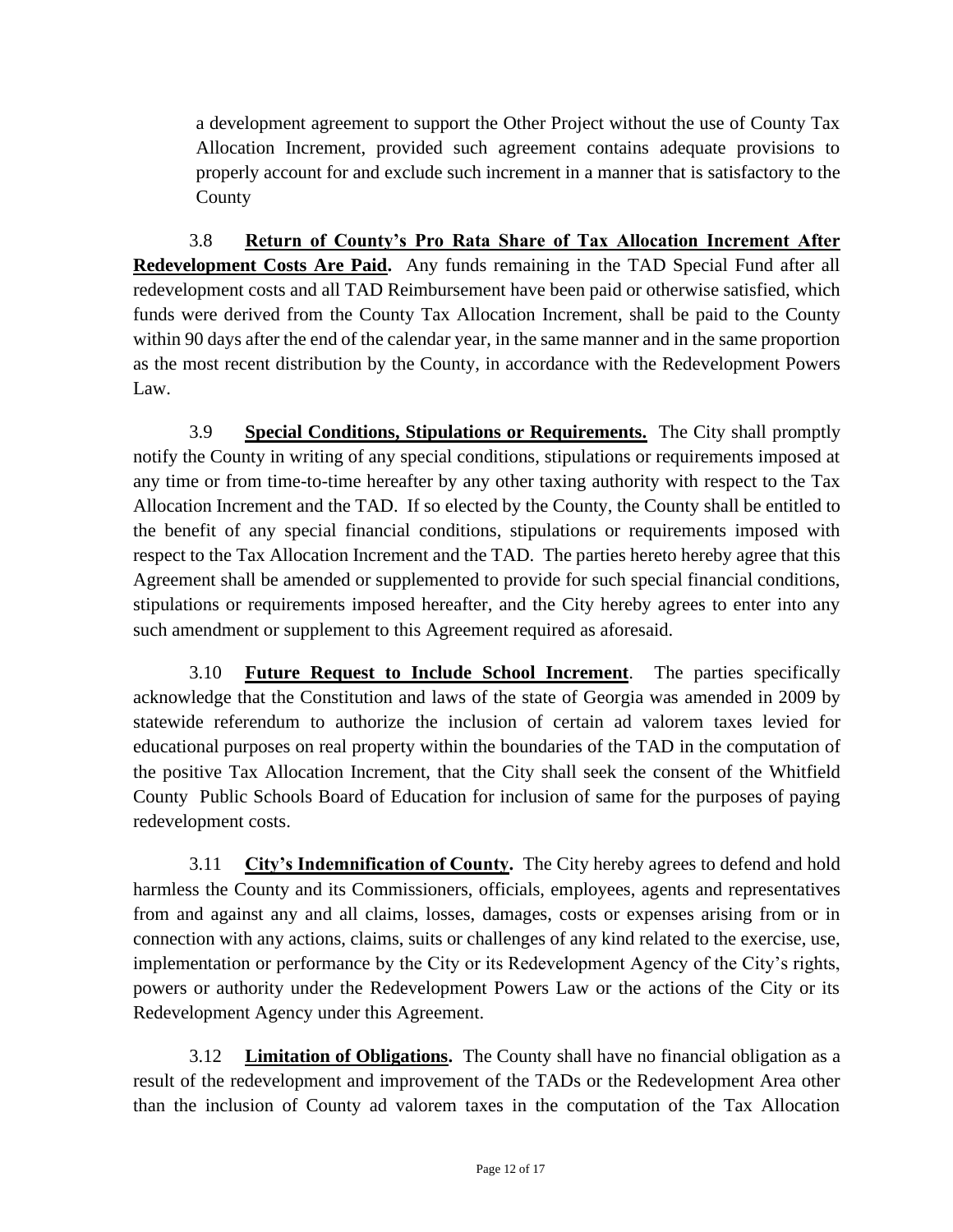Increment of the TAD as provided herein. TAD Reimbursement shall not constitute an indebtedness of or a charge against the general taxing power of the County.

### **ARTICLE 4**

4.1 **Governing Law.** This Agreement and the rights and obligations of the parties hereto shall be governed, construed, and interpreted according to the laws of the State of Georgia.

4.2 **Entire Agreement.** This Agreement expresses the entire understanding and all agreements between the parties hereto with respect to the matters set forth herein.

4.3 **Survival of Warranties.** All agreements, covenants, certifications, representations, and warranties of the parties hereunder, or made in writing by or on behalf of them in connection with the transactions contemplated hereby shall survive the execution and delivery hereof, regardless of any investigation or other action taken by any person relying thereon.

4.4 **Counterparts.** This Agreement may be executed in several counterparts, each of which shall be an original, and all of which shall constitute but one and the same instrument.

4.5 **Amendments in Writing.** This Agreement may be amended, supplemented or otherwise modified solely by a document in writing duly executed and delivered by the County and the City. No waiver, release, or similar modification of this Agreement shall be established by conduct, custom, or course of dealing, but solely by a document in writing duly executed and delivered by a duly authorized official of the County.

4.6 **Notices.** Except as otherwise specifically provided herein, any notices, demands, approvals, consents, requests, and other communications hereunder shall be in writing and shall be deemed given when the writing is delivered in person, or one business day after being sent by reputable overnight registered delivery service, charges prepaid, or three business days after being mailed, if mailed, by certified mail, return receipt requested, postage prepaid, to the City and the County at the addresses shown below or at such other addresses as may be furnished by the City and the County in writing from time to time:

### **CITY:**

City of Varnell 1025 Tunnel Hill Varnell Road P.O. Box C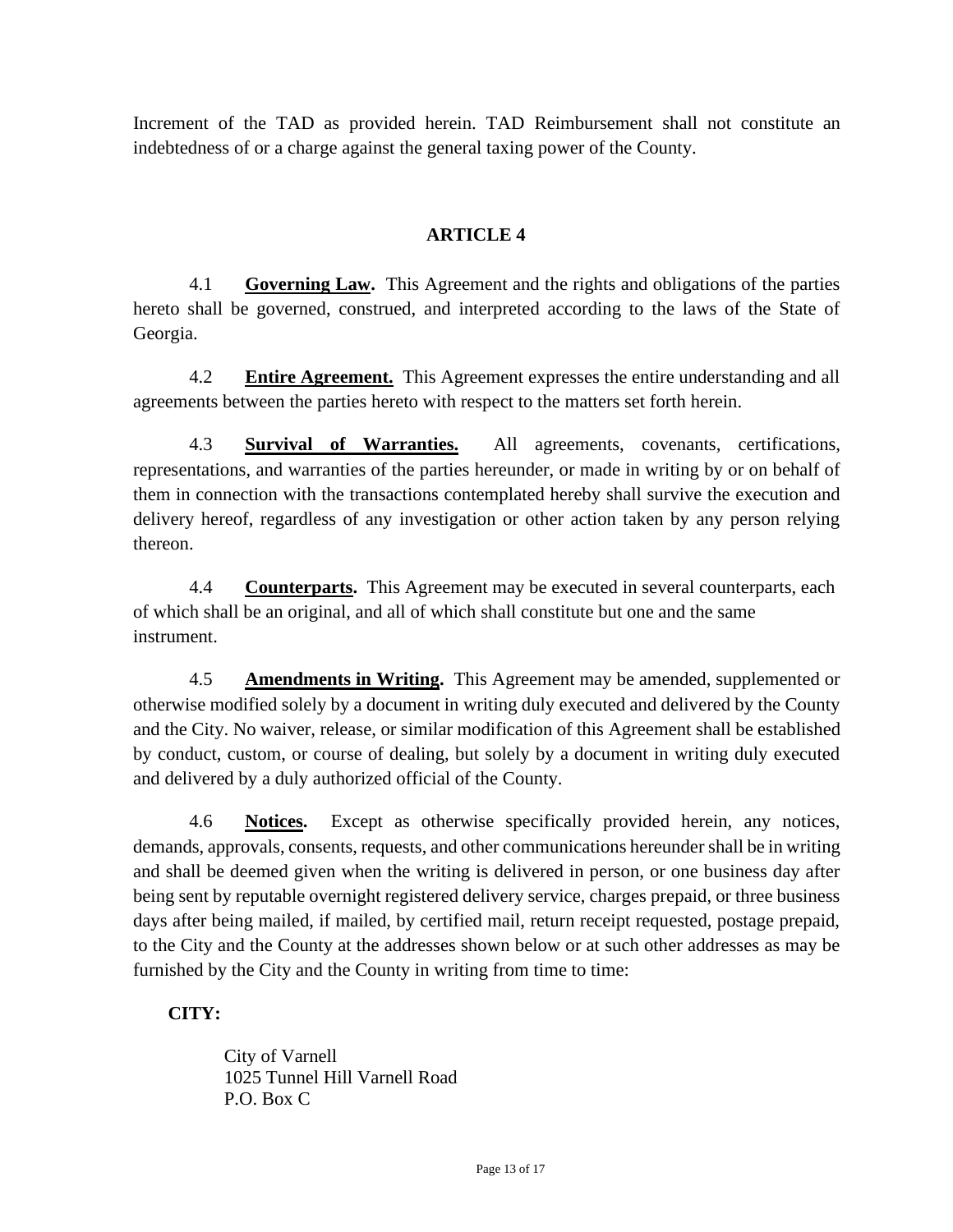Varnell, GA 30756 Attn: Mike Brown, City Administrator

#### **With A Copy to:**

City Attorney Mitchell & Mitchell PC P.O. Box 668 Dalton, GA 30722-0668 Attn: Terry L. Miller

#### **COUNTY:**

Whitfield County Board of Commissioners 201 South Hamilton St. Dalton, Georgia 30720 Attention: County Administrator

**With A Copy to:** County Attorney McCamy, Phillips, Tuggle & Fordham, LLP P.O. Box 1105 Dalton, GA 30722-1105 Attn: Robert H. Smalley, III

4.7 **Severability.** If any provision of this Agreement shall be held or deemed to be or shall, in fact, be inoperative or unenforceable under any particular circumstances, because it conflicts with any other provision or provisions hereof or any constitution or statute or rule of public policy, or for any other reason, such circumstances shall not have the effect of rendering the provision in question inoperative or unenforceable in any other circumstance, or of rendering any other provision or provisions herein contained invalid, inoperative, or unenforceable to any extent whatever. The invalidity of any one or more phrases, sentences, clauses, or sections contained in this Agreement shall not affect the remaining portions of this Agreement or any part thereof.

4.8 **Limitation of Rights.** Nothing in this Agreement, express or implied, shall give to any person, other than the parties hereto and their successors and assigns hereunder, any benefit or any legal or equitable right, remedy, or claim under this Agreement.

**IN WITNESS WHEREOF,** the City and the County have caused this Intergovernmental Agreement to be executed in their respective official names and have caused their respective official seals to be hereunto affixed and attested by their duly authorized officers, all as of the Effective Date set forth hereinabove.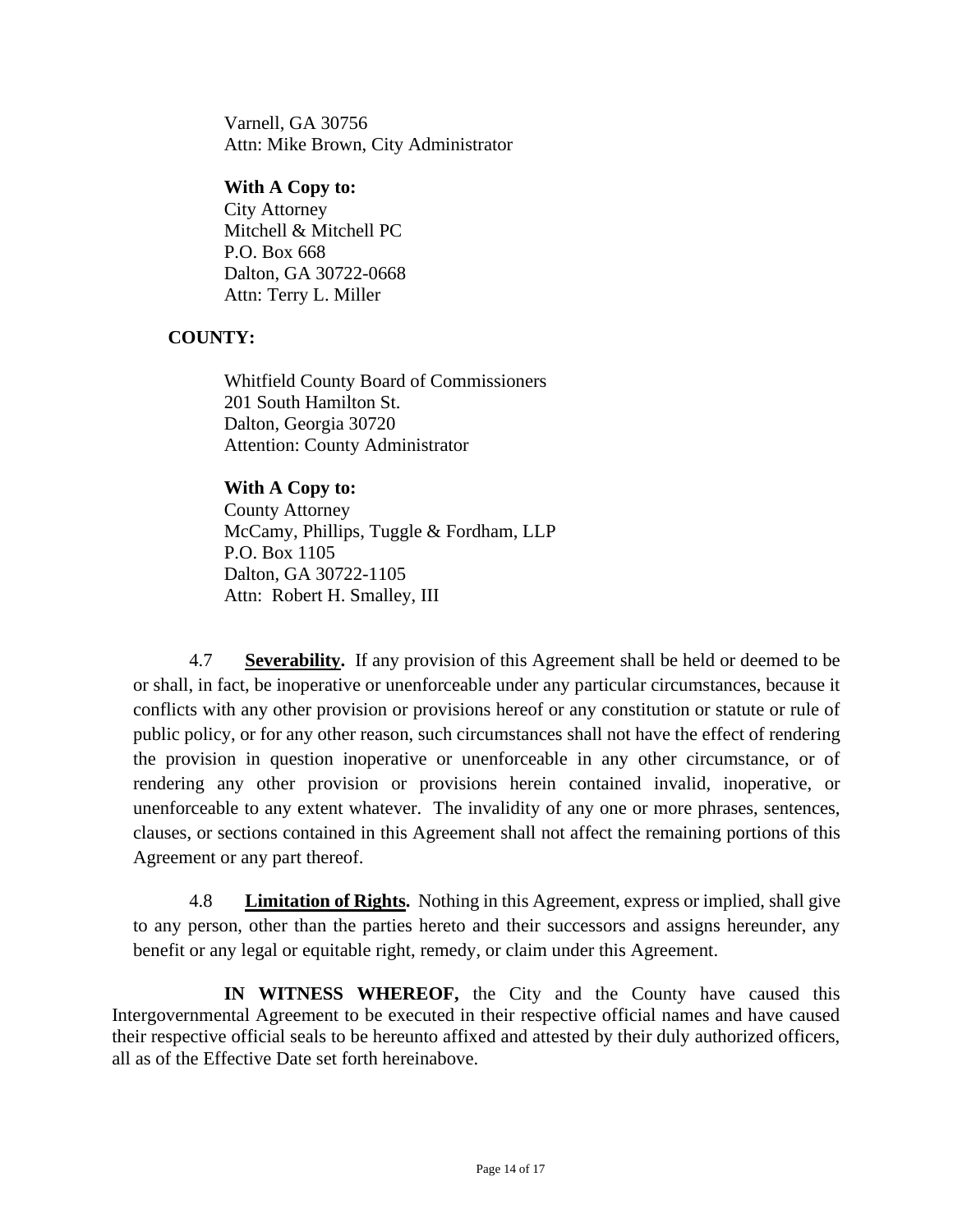### **CITY OF VARNELL, GEORGIA**

By:\_\_\_\_\_\_\_\_\_\_\_\_\_\_\_\_\_\_\_\_\_\_\_\_\_\_\_\_\_\_\_\_\_\_\_\_

Tom Dickson, Mayor

Attest:\_\_\_\_\_\_\_\_\_\_\_\_\_\_\_\_\_\_\_\_\_\_\_\_\_\_\_

Jamie Nance, City Clerk

[SEAL]

This \_\_\_\_\_ day of January , 2022.

### **WHITFIELD COUNTY BOARD OF COMMISSIONERS**

By:\_\_\_\_\_\_\_\_\_\_\_\_\_\_\_\_\_\_\_\_\_\_\_\_\_\_\_\_\_\_\_\_\_\_\_\_

Jevin Jensen, Commission Chairman

Attest:\_\_\_\_\_\_\_\_\_\_\_\_\_\_\_\_\_\_\_\_\_\_\_\_\_\_\_\_\_

Bianca Cardona, County Clerk

[SEAL]

This \_\_\_\_\_ day of January, 2022.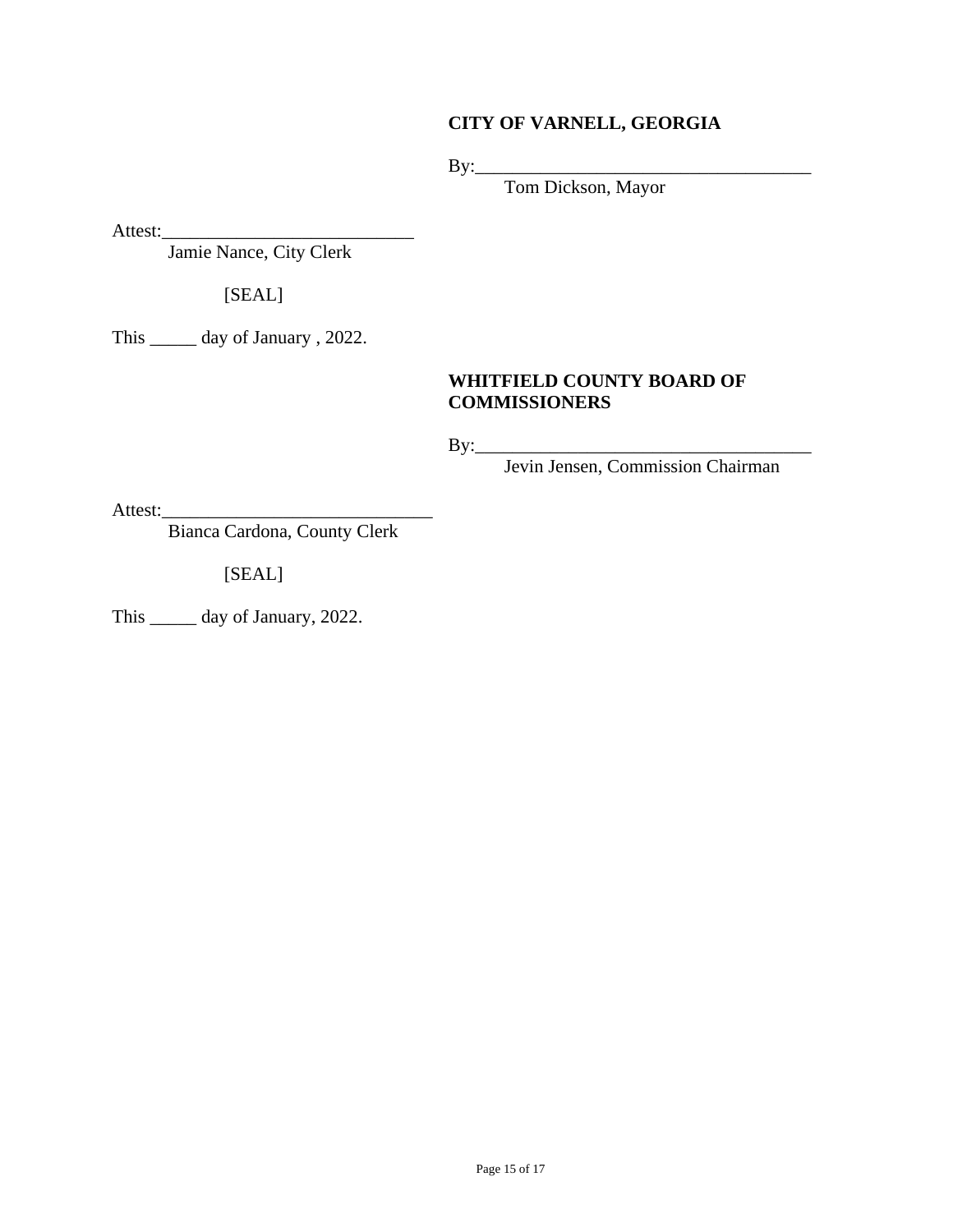# **Exhibit "A" TAD #1 Site Plan Forecast**



**\*NOTE: The number of Lofts above Retail specified is the maximum number of residential lofts that may be constructed.**